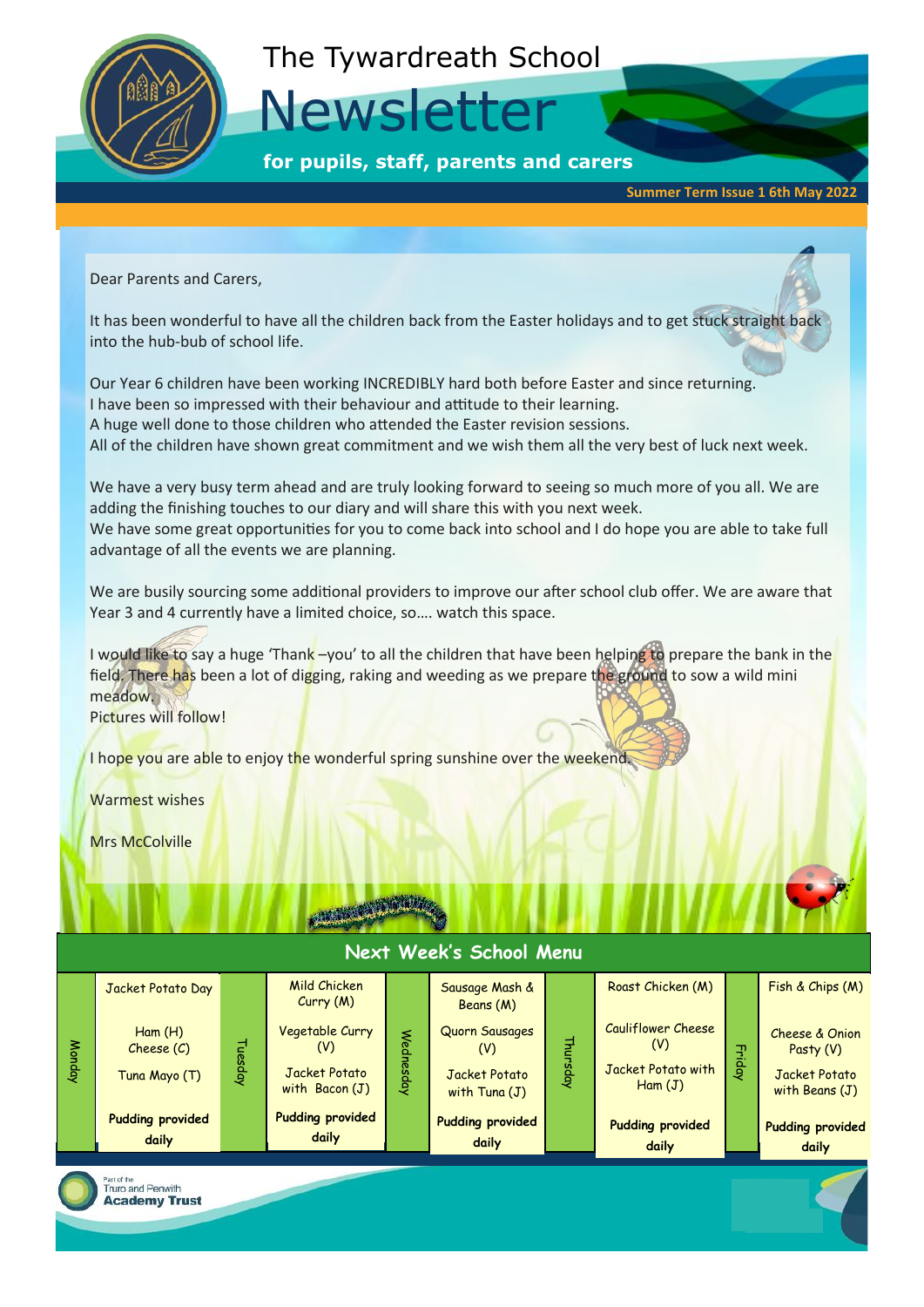

## Panathlon

Last Friday 12 children from Tywardreath travelled to the Dragon Leisure Centre in Bodmin to compete in a Panathlon. When we arrived we were asked to split into

two teams to compete against each other and another school. The activities and races were really fun and every single child wanted to do every race to see if they could beat the rest. All children were able to secure a medal from the event and there were smiles

### **Dulport**

This week in Duporth the children have worked incredibly hard in what has been a very full week of learning. Year Fives have shown resilience and adaptability by moving from the normal classroom during the mornings to allow year 6 revision time for their assessments next week. We are so very proud of them all.

This weeks WOW awards are for Lexi Harris for never giving up and Kyan for brilliant maths and excellent attitude.



This week we have been exploring measuring angles in maths and the children have all shown great resilience when using a protractor - which can be really tricky! We had great fun in PE where we challenged ourselves with different ball skills ready to apply to our game of throw tennis next week. In music we listened to some different pieces of music and we explored how it made us feel through pictures and words - it was really interesting to see how the children choose to show their thoughts.

#### **Ukraine Fundraiser Friday 20th May 2022 Bake Sale**

School Parliament will be holding a bake sale in support of the Ukrainian people at the end of school in the playground.

Donations for the Bake Sale would be gratefully received and can be dropped at the school office from Thursday 19th May.





#### **JUBILEE CARDS**

We are excited to ask to ask children to design and complete a Jubilee card for Her Majesty the Queen's forth coming celebration.

These cards are to be designed on the template available from class teachers and need to be returned by Friday 20th May.

*On the inside of the card children MUST only sign their name, cards with written messages sadly cannot be sent.*

**BEARING** 

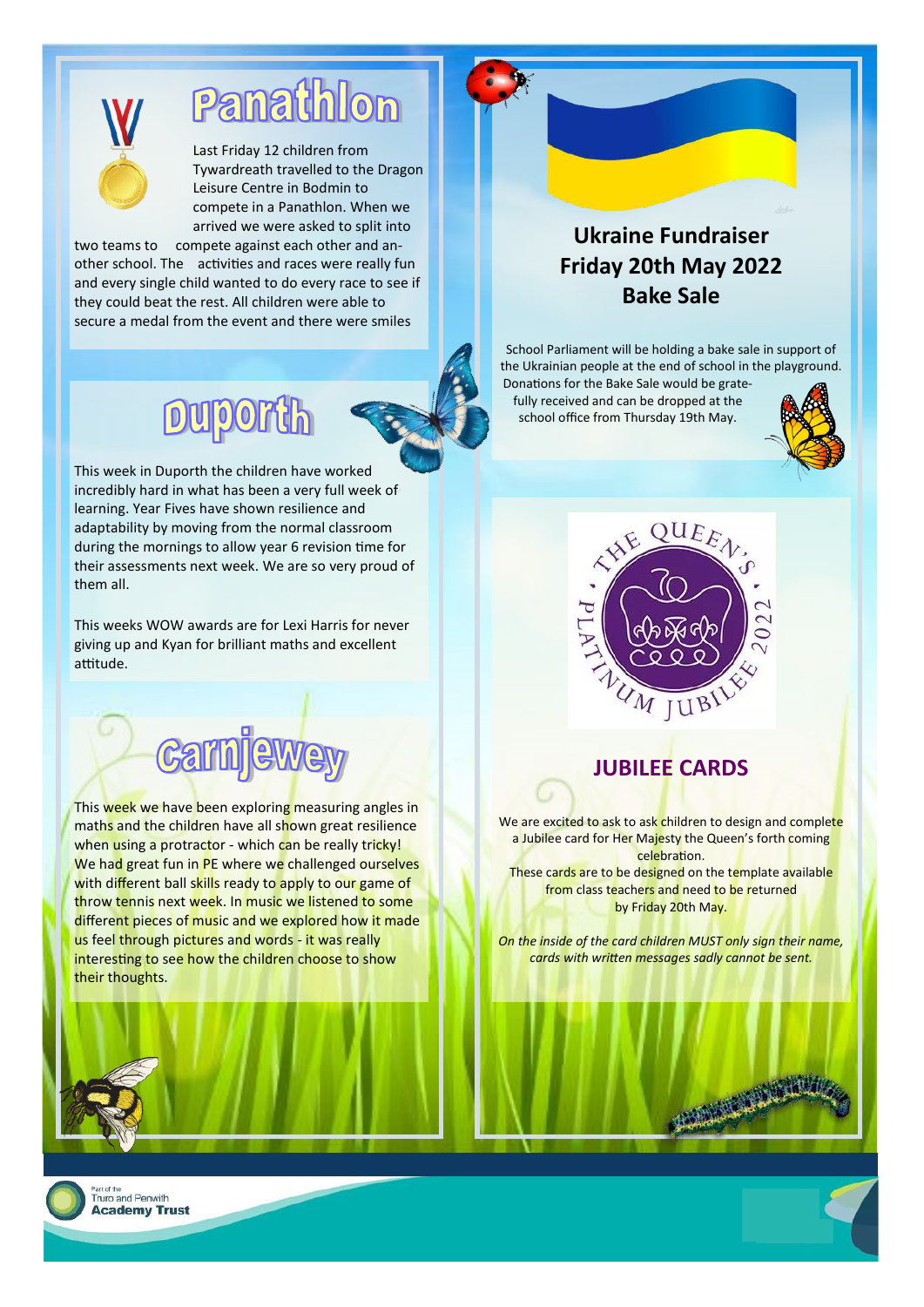

An after school rugby club will be starting on Wednesday the 18th May for a period of 8 weeks. The club is run by an external provider and there will be an upfront cost of £24. The club is for children in years 4, 5 and 6 and is limited to 15 children. Once you have filled in the online form and paid please complete a school Club booking form ( available from the office) so that we know how the children are getting home after the club. We have 15 places available and these will be allocated on a first to book an pay basis [https://](https://eolasplus.co.uk/product/after-school-clubs/tywardreath-school/tag-rugby-wednesdays) [eolasplus.co.uk/product/after-school](https://eolasplus.co.uk/product/after-school-clubs/tywardreath-school/tag-rugby-wednesdays)[clubs/tywardreath-school/tag](https://eolasplus.co.uk/product/after-school-clubs/tywardreath-school/tag-rugby-wednesdays)[rugby-wednesdays](https://eolasplus.co.uk/product/after-school-clubs/tywardreath-school/tag-rugby-wednesdays)

> Please could all football kits be returned to Mr Gilbert. Thank you

#### Please note...

All School email addresses have been changed, please can you use the following new email addresses:

**Secretary** tywardreath@tpacademytrust.org

School Office enquiries@tywardreath.tpacademytrust.org



**Swim Team Thurs 12th May Yr 4 & 5 only Thurs 19th May Yr 5 & 6 only**



#### **Useful Safeguarding Links for parents**

#### [https://www.ltai.info/](https://www.ltai.info/wp-content/uploads/2020/04/Parent-Guardian-Online-Radicalisation-Information-and-Support-V.2.pdf)

wp-[content/](https://www.ltai.info/wp-content/uploads/2020/04/Parent-Guardian-Online-Radicalisation-Information-and-Support-V.2.pdf) [uploads/2020/04/Parent](https://www.ltai.info/wp-content/uploads/2020/04/Parent-Guardian-Online-Radicalisation-Information-and-Support-V.2.pdf) -[Guardian](https://www.ltai.info/wp-content/uploads/2020/04/Parent-Guardian-Online-Radicalisation-Information-and-Support-V.2.pdf)-Online-[Radicalisation](https://www.ltai.info/wp-content/uploads/2020/04/Parent-Guardian-Online-Radicalisation-Information-and-Support-V.2.pdf)-



[Information](https://www.ltai.info/wp-content/uploads/2020/04/Parent-Guardian-Online-Radicalisation-Information-and-Support-V.2.pdf)-and-Support -[V.2.pdf](https://www.ltai.info/wp-content/uploads/2020/04/Parent-Guardian-Online-Radicalisation-Information-and-Support-V.2.pdf) NSPCC advice for parents/carers [https://learning.nspcc.org.uk/research](https://learning.nspcc.org.uk/research-resources/leaflets/parent-leaflets)[resources/leaflets/parent](https://learning.nspcc.org.uk/research-resources/leaflets/parent-leaflets)-leaflets on-line safety advice for parents [https://www.nspcc.org.uk/keeping](https://www.nspcc.org.uk/keeping-children-safe/online-safety/)-children[safe/online](https://www.nspcc.org.uk/keeping-children-safe/online-safety/)-safety/

Talking about difficult topics [https://www.nspcc.org.uk/](https://www.nspcc.org.uk/keeping-children-safe/support-for-parents/talking-about-difficult-topics/)

keeping-[children](https://www.nspcc.org.uk/keeping-children-safe/support-for-parents/talking-about-difficult-topics/)-safe/ support-for-[parents/talking](https://www.nspcc.org.uk/keeping-children-safe/support-for-parents/talking-about-difficult-topics/)about-[difficult](https://www.nspcc.org.uk/keeping-children-safe/support-for-parents/talking-about-difficult-topics/)-topics/ Talk PANTS with your chil-

dren [www.nspcc.org.uk/keeping](http://www.nspcc.org.uk/keeping-children-safe/support-for-parents/pants-underwear-rule/)-

children-[safe/support](http://www.nspcc.org.uk/keeping-children-safe/support-for-parents/pants-underwear-rule/)-for[parents/pants](http://www.nspcc.org.uk/keeping-children-safe/support-for-parents/pants-underwear-rule/)-underwear-rule/